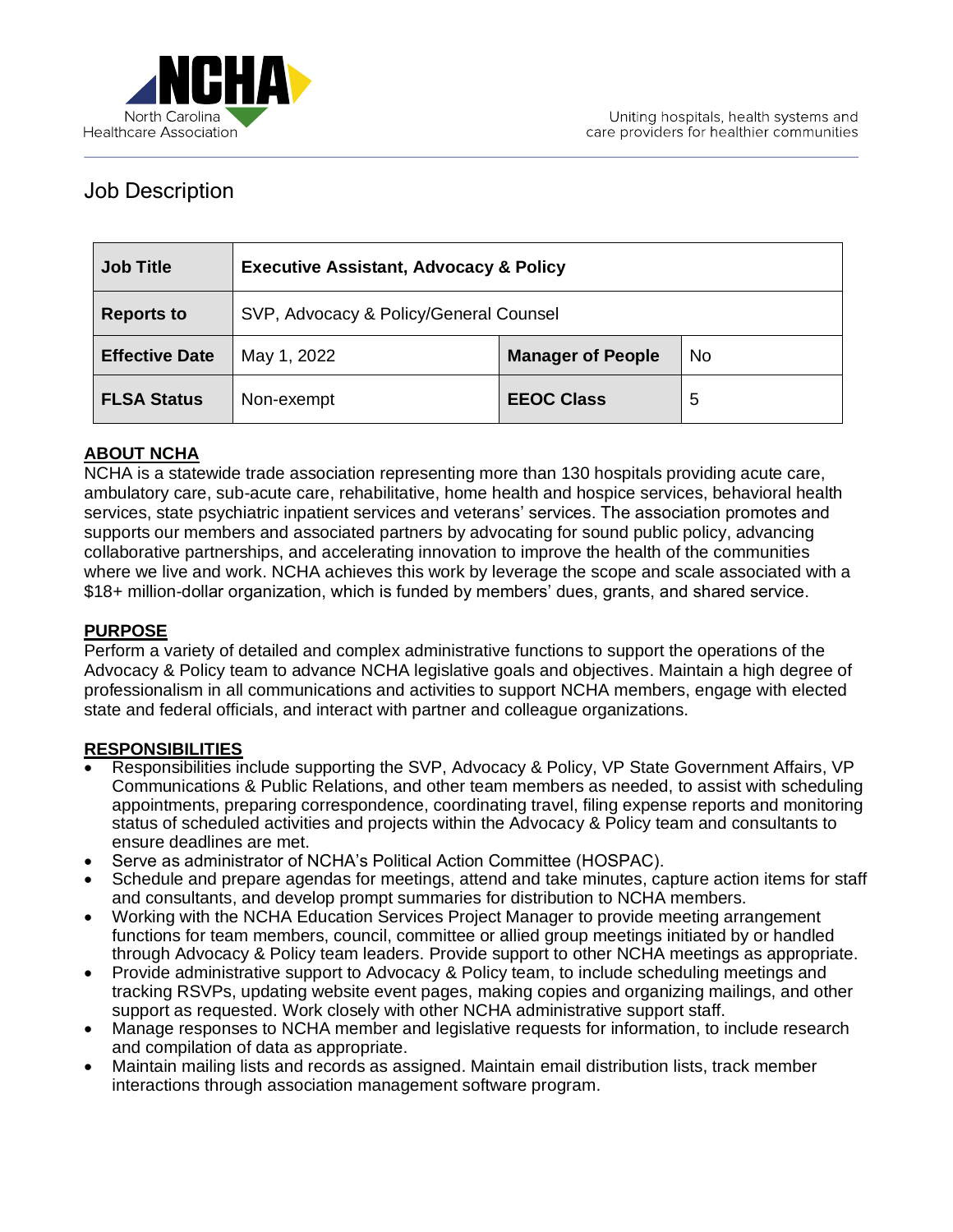- **Other Duties** 
	- Operate all office equipment and machines. Proficiency with Excel and Microsoft Office Suite. Experience with MailChimp or other e-newsletter software, WordPress and Smartsheet highly preferred.
	- Submit and manage purchase requests, time reports and expense reports.
	- Provide telephone backup to NCHA front desk and other administrative support personnel as needed.
	- Perform other tasks and duties as may be identified by the President, the organizational supervisor or the position itself.

## **MISSION/VISION/VALUES**

- Embrace the NCHA mission to improve the health of the communities where we live and work by advocating for sound public policy and collaborative partnerships.
- Support the vision for a North Carolina where high-quality healthcare is equitable and accessible for all.
- Demonstrate the association's core values in all relationships, at all times. Respect. Integrity. Teamwork. Accountability. Perseverance.

## **INTERNAL RELATIONSHIPS**

- Reports directly to the Senior Vice President, Advocacy & Policy/General Counsel and fully supports Vice President of Communications & Public Relations, Vice President of State Government Affairs, and Senior Director, Policy Development.
- Works closely with other Advocacy & Policy team members. Has frequent contact with other administrative support team members on meetings coordination and general support functions.

## **EXTERNAL RELATIONSHIPS**

• Has frequent contact with NCHA member executives and government relations officers. Has regular contact with legislators, legislative staff and others as needed to support advocacy and policy goals.

## **EDUCATION AND EXPERIENCE**

- Bachelor's degree, preferably in business administration.
- Three (3) years of administrative experience or related experience.
- An equivalent combination of education, training, and experience may be considered.

## **KNOWLEDGE, SKILLS AND ABILITIES**

- Knowledge of office administration.
- Excellent interpersonal, communication, and computer skills.
- Ability to establish and maintain effective working relationships with co-workers and managers.
- Excellent written communication. Prior experience with compiling summaries, minutes, and written correspondence for executive-level board committees preferred.

## **WORK ENVIRONMENT AND PHYSICAL DEMANDS**

- Requires occasional travel.
- Uses a computer throughout the workday.

## **COVID-19 VACCINATION POLICY AND PROCEDURE**

- Newly hired NCHA staff will be expected to achieve policy compliance within the first six weeks of NCHA employment.
- NCHA staff may receive the vaccine from any vaccine provider.
- NCHA staff must provide documentation of vaccination to the Director of Human Resources.
- Acceptable proof of vaccination is a document (CDC COVID Vaccination Record Card) by the professional who administered the vaccine which is a World Health Organization (WHO) approved COVID-19 vaccination dosage series or have received the single dose J&J vaccine.